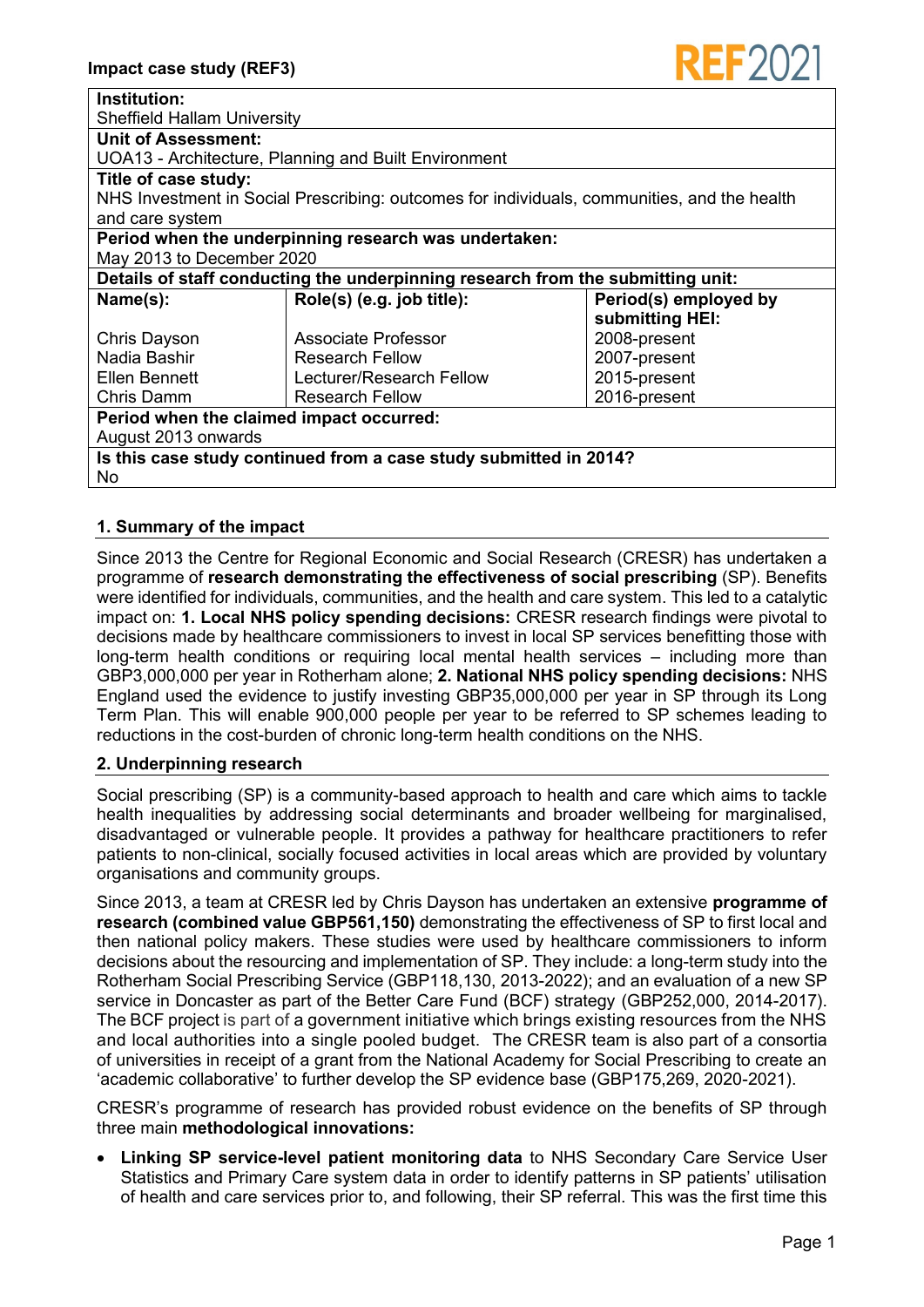

type of approach has been used to evaluate voluntary and community sector healthcare interventions.

- **The first comparative study of SP** to explore the efficacy of two different approaches to SP service delivery (in Rotherham and Newcastle) undertaken in collaboration with the London School of Hygiene and Tropical Medicine, and Northumbria University.
- **The integration of economic analyses** which combine social value methodologies, such as a social return on investment (SROI), with health economics methodologies, such as Quality Adjusted Life Years, in order to measure value for money.

These methodological innovations demonstrated **key research insights** on the extent that SP contributed to positive outcomes for three main beneficiary groups identified by NHS England in its Common Outcomes Framework for SP- **individuals, communities, and the health and care system:**

- **Individuals (R1, R5, R6).** Significant gains in beneficiaries' Quality Adjusted Life Years were achieved following a SP referral and patients with the lowest levels of personal wellbeing prior to referral benefited from the largest wellbeing gains after accessing a service.
- **Communities (R1, R2, R3, R5, R6).** Additional funding was levered in from other sources due to SP (in Rotherham up to GBP200,000 per year) and additional volunteer time was deployed (in Rotherham more than GBP100,000 per year). SP also contributed to the development of *new models of service commissioning* better suited to small local voluntary and community sector providers.
- **Health and care system (R1, R3, R4, R5, R6).** SP had positive outcomes in a range of health and care settings including:

**Primary care**: positive impacts on primary care by reducing the number of repeat GP appointments by between 6 and 28 per cent.

*Secondary care:* SP resulted in significant reductions in accident and emergency attendances and non-elective in-patient stays.

*Mental health services:* SP secured positive outcomes when extended to mental health services using a holistic model of mental wellbeing and recovery. Patients previously identified as 'stuck' in service were discharged (54%) following the completion of SP

*Service commissioning:* comparative research on different models of SP service delivery demonstrated that a learning-focussed approach to performance management and accountability, rather than a target-led approach, enhanced policy makers understanding of the benefits of SP.

The research findings demonstrated the *benefits of evaluating SP interventions from a social value perspective* rather than the single unitary health perspective which has typically previously been applied to these types of interventions (**R1**).

#### **3. References to the research**

#### **Peer-reviewed journal articles:**

- **R1.** Dayson, C (2017). Evaluating social innovations and their contribution to social value: the benefits of a 'blended value' approach. Policy and Politics, 45(3), pp 395-411. <https://doi.org/10.1332/030557316X14564838832035>
- **R2**. Dayson, C (2017). Social prescribing 'plus': a new model of asset-based collaborative innovation? People, Place and Policy, 11(2), pp. 90-104. <https://doi.org/10.3351/ppp.2017.4839587343>
- **R3**. Dayson, C., Fraser, A., and Lowe, T. (2020). A comparative analysis of social impact bond and conventional financing approaches to healthcare commissioning in England: the case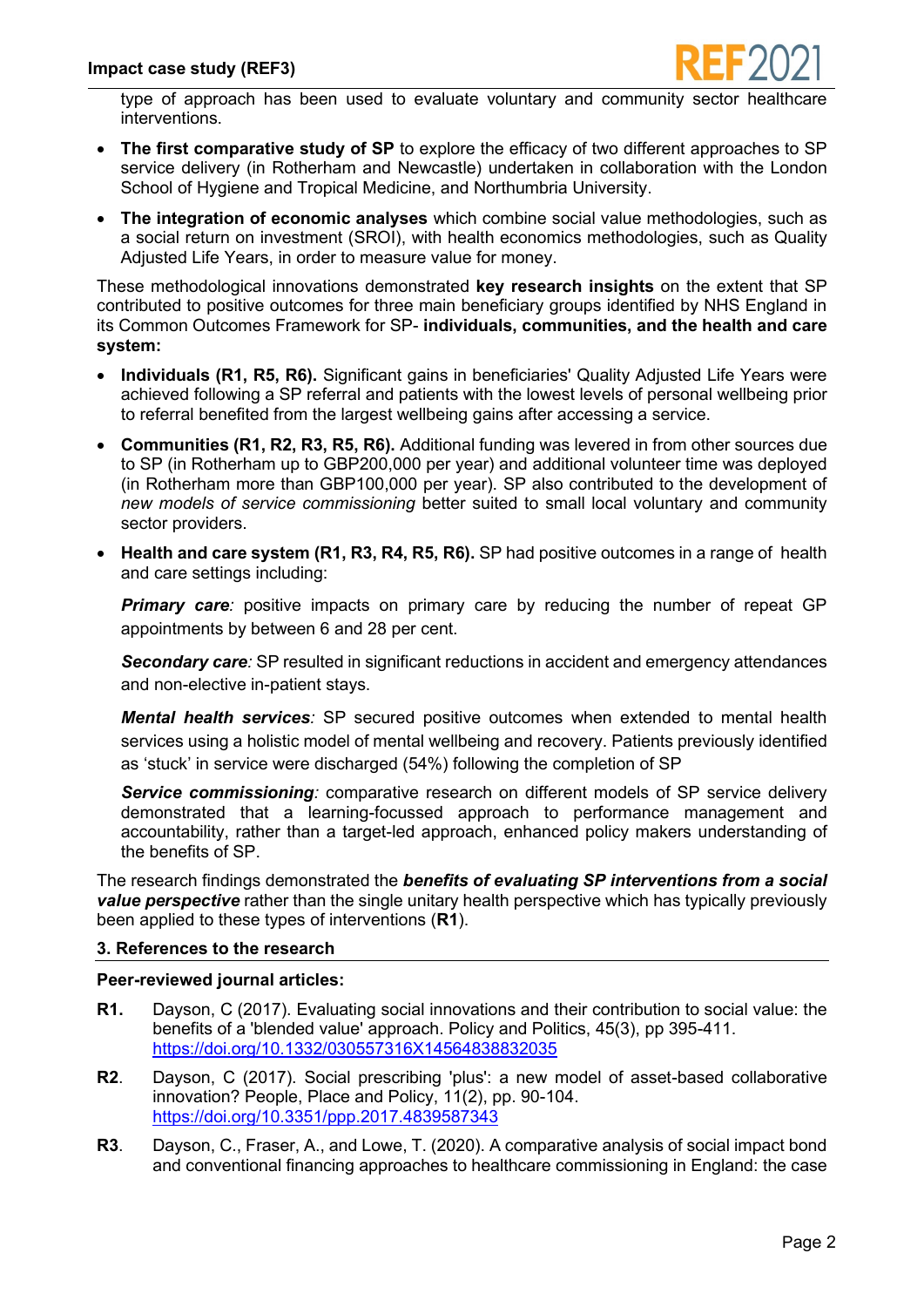

of social prescribing. Journal of Comparative Policy Analysis, 20(2), pp. 153-169. <https://doi.org/10.1080/13876988.2019.1643614>

**R4**. Dayson, C, Painter, J and Bennett, E (2020). Understanding emotional, psychological and social wellbeing outcomes of SP for patients of community mental health services: a qualitative analysis. Journal of Public Mental Health, 19(4), pp. 271-279. <https://doi.org/10.1108/JPMH-10-2019-0088>

## **Policy evaluation reports subject to expert review and scrutiny:**

- **R5**. Bashir, N. and Dayson, C. (2014). The Social and Economic Impact of the Rotherham Social Prescribing Pilot: Main evaluation report. Sheffield: Sheffield Hallam University. <http://shura.shu.ac.uk/18961/>
- **R6.** Dayson, C., Bashir, N. and Pearson, S. (2013). From Dependence to Independence: Emerging lessons from the Rotherham Social Prescribing Pilot. Sheffield: Sheffield Hallam University[.https://www4.shu.ac.uk/research/cresr/sites/shu.ac.uk/files/rotherham-social](https://www4.shu.ac.uk/research/cresr/sites/shu.ac.uk/files/rotherham-social-prescribing-final.pdf)[prescribing-final.pdf](https://www4.shu.ac.uk/research/cresr/sites/shu.ac.uk/files/rotherham-social-prescribing-final.pdf)

All articles were rigorously peer-reviewed prior to publication. The research reports are key points of reference and have been accessed extensively by policymakers and practitioners.

## **4. Details of the impact**

## **Processes through which the research led to impact**

The research team has brought findings to the attention of relevant policy makers locally and nationally through 22 policy and practice focussed outputs; keynote presentations at three national policy conferences; and more than 20 local and regional workshops, seminars and policy conferences. Between 2014 and 2019 more than 2,000 policy makers and practitioners attended these presentations.

The team has provided expert advice to policy makers and practitioners developing SP interventions. For example, in 2017-2018 Dayson advised NHS England on the development of the National Outcome Framework for SP, which aims to enhance and standardise evaluation practice locally and nationally.

CRESR's SP expertise has reached an international audience through Dayson's TEDx Talk in May 2017 (c.4,000 views), and his keynote address to the International Social Prescribing Conference at the University of Salford in July 2018. Policy makers and practitioners from the USA, Japan, Denmark and New Zealand have drawn on the research to develop plans to implement SP in their own countries.

#### **Impact**

The research has had a catalytic effect on the development and implementation of SP in the English NHS, leading to changes in both **local** and then **national** policy and resource allocations. These changes have benefitted both people with long-term health conditions and also voluntary organisations and community groups working in localities characterised by high levels of health inequalities. **There are two key areas of impact:**

#### **1. Local NHS policy spending decisions**

Our research programme on SP started at a local level: primarily in Rotherham, Doncaster and Bradford. The findings and evidence generated though this research have been pivotal to policy and resourcing decisions taken by local healthcare commissioners. This led to commissioners making long-term investments in SP in these local areas.

Rotherham is an example of a local area where, since 2014-2015, the research has been particularly influential. The former CEO of Voluntary Action Rotherham provided testimony (E2, December 2019) which exemplifies the impact of the research on local funding decisions:

*"The two evaluation reports produced about the pilot provided us with vital evidence that helped convince our commissioners – NHS Rotherham Clinical Commissioning Group – to make a long term investment in the service (at the end of our current contract the service will have been commissioned for 10 years). The CCG commented that*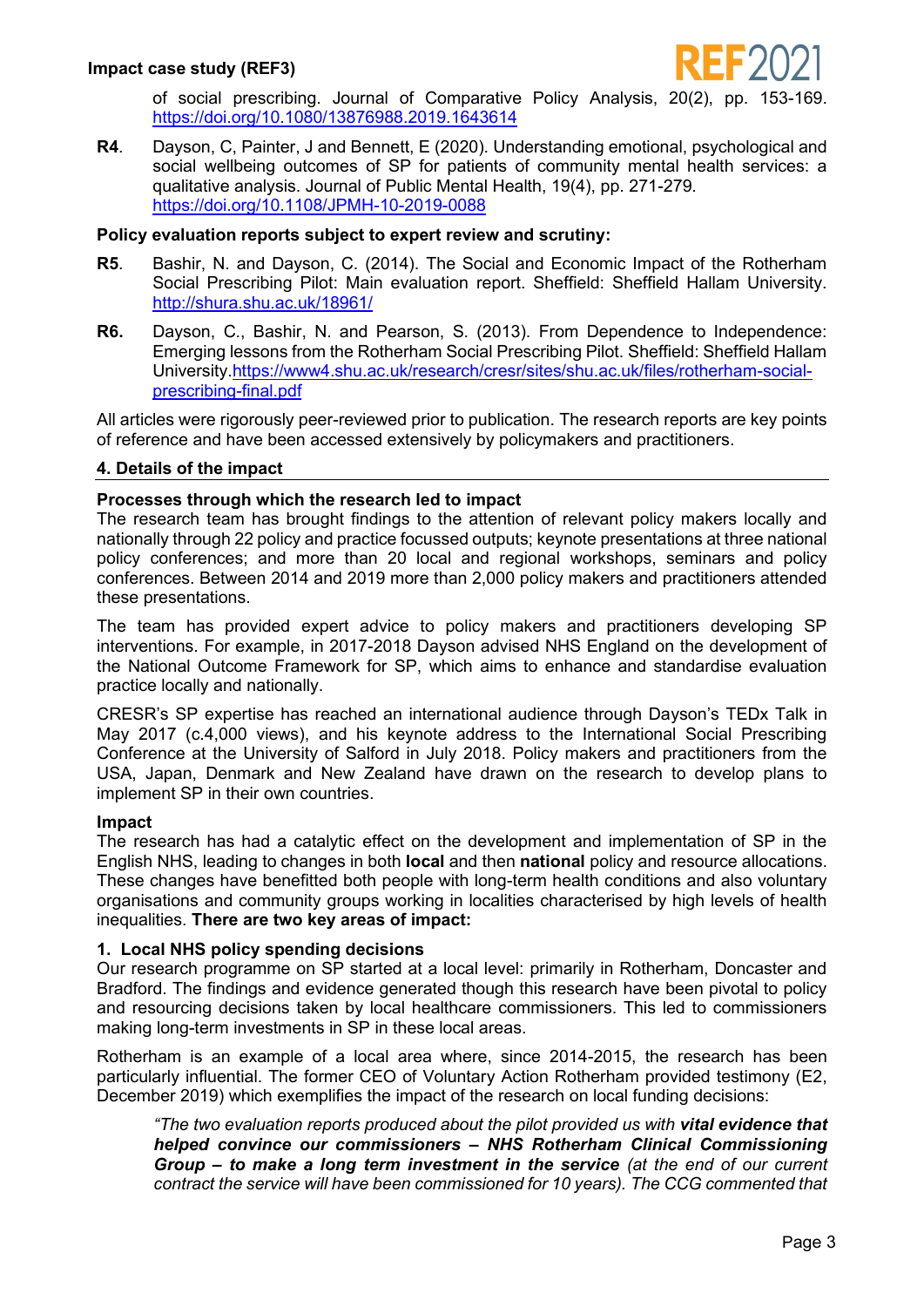

*of all the services they had commissioned through non-recurrent funding at that time our evaluation was by far the most convincing."*

*"By the end of 2019/2020, the investment by NHS Rotherham CCG in our Social Prescribing Service since 2014/2015 will have amounted to around £2.5 million to support people with long-term health conditions and a further £0.8 million to support discharge from community mental health services. As a result of this long-term funding commitment Voluntary Action Rotherham has been able to support more than 5,000 people with long-term physical and mental health conditions and provide more than 30 small community-based VSCEs [voluntary, community and social enterprise organisations] with an additional £1.6 million in grants to support the local implementation of social prescribing and ensure the sustainability of these small providers." Former Chief Executive Officer, Voluntary Action Rotherham, testimonial (December 2019) (E2).*

This testimony is supported by a confidential note from NHS Rotherham Clinical Commissioning Group Operational Executive (E8, 02/11/15), which shows that the Rotherham SP service was rated highest due to the quality of CRESR's evaluation evidence presented.

The impact of the research has gone beyond the local areas in which the studies were undertaken. Findings have been used by healthcare commissioners in public and VCSE organisations in other local areas *to make the case for the strategic prioritisation of SP and the allocation of resources* for its development and implementation. For example, in 2020 Dayson collaborated with the South Yorkshire and Bassetlaw NHS Integrated Care System to deploy the research evidence to help them **secure GBP500,000 in central government funding**. This funding established a national 'test and learn' site for the development of new approaches to 'green' social prescribing in local areas disproportionately affected by health inequalities and the effects of the COVID 19 pandemic.

Further evidence of the reach and impact of this research can be found in references to the research in high profile local publications advocating investment in social prescribing such as: the Mayor of London Consultation on the London Health Inequalities Strategy (E9, 2017, page 96); and the South Yorkshire and Bassetlaw Strategic Transformation Plan (E10, 2016, page 31).

#### **2. National NHS policy spending decisions**

NHS England has confirmed (E1) that our research into SP provided vital evidence which contributed to the decision to invest in a universal SP model as part of the ten year NHS Long Term Plan (published in 2019). **This led NHS England to invest GBP35,000,000 per year** in SP from 2019 onwards. This funding enables each Primary Care Network (covering a population of 30,000-50,000 people) to employ a SP link worker to work with referrals to develop tailored plans which connect individuals to local groups and support services. As a result an **additional 1,000 trained link workers** will be in place with the capacity to refer at least **900,000 people per year** to SP schemes in local communities across England.

The people benefitting from these newly funded SP services will include individuals with long-term health conditions; those who need support with their mental health; the lonely or isolated; and those with complex social needs. The national SP provision will enable them to access new forms of social and community activity in their locality in order to help improve their health and wellbeing, and also to reduce their need for unplanned care.

The following testimony from a representative of NHS England's Personalised Care Group illustrates how NHS England utilised our research (E1):

*"… the research carried out by Sheffield Hallam University into social prescribing … has demonstrated that social prescribing can drive outcomes against the three key areas identified in the common outcomes framework for social prescribing … Core to this has been the ability to link and follow people's use of urgent and emergency and secondary care services (Hospital Episodes Statistics), which many local evaluations to date have been unable to do at scale. As such, the findings have formed a core part of the evidence base used to drive NHS England's policy to embed a social prescribing link worker in every Primary Care Network, as outlined in the Long-Term Plan and*